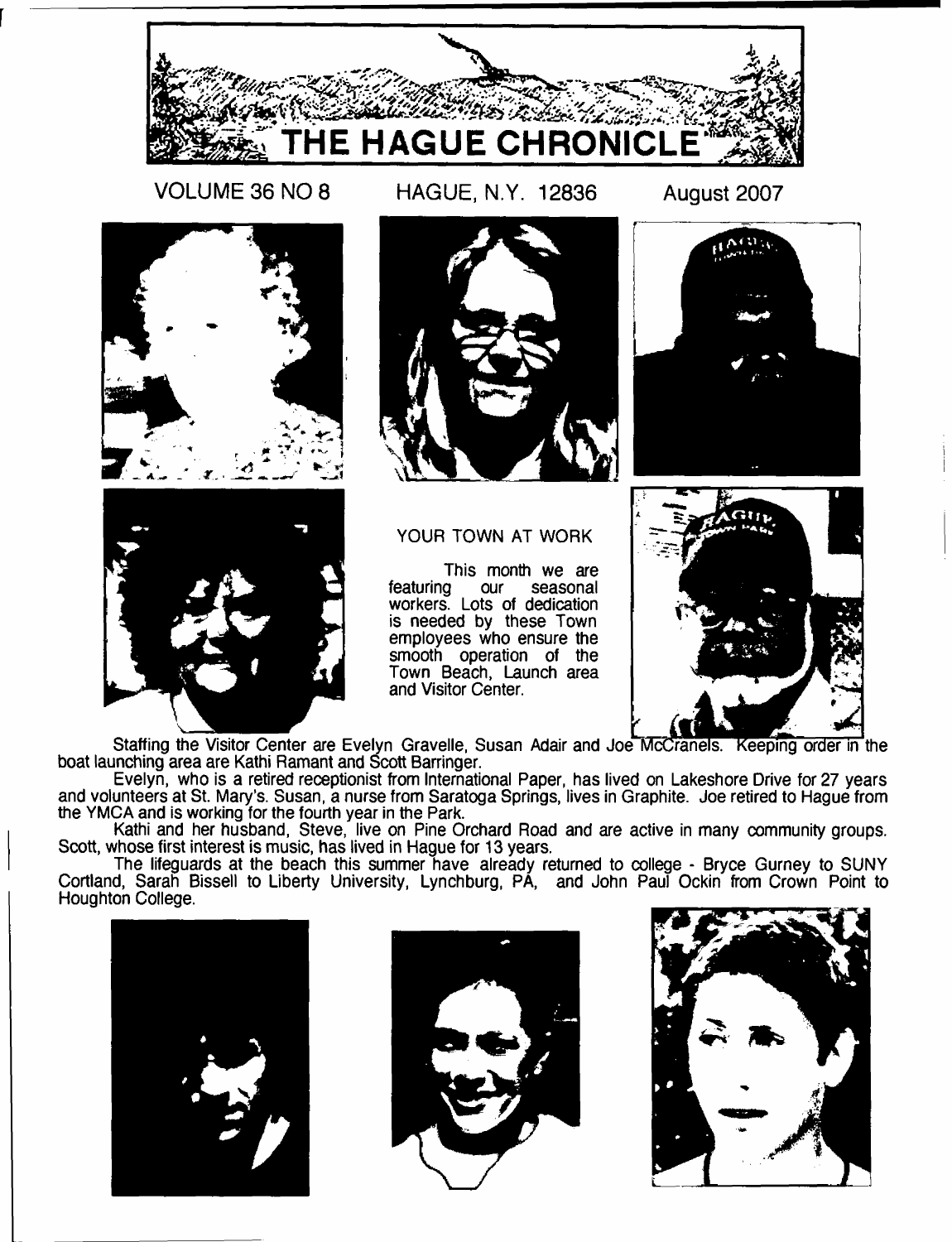# HAGUE SENIOR CLUB NEWS

Since the Seniors dont meet in the month of July, we are now looking forward to our Annual Picnic which will be held on Tuesday, August 28th at the Hague Fire House starting at noon. The Club supplies burgers, franks, drinks and dessert, while members utilize their talents in the kitchen once again to bring a picnic fare dish to share. This is a fun gathering when we get a chance to sample great recipes and catch up on all the summer time news. Anyone who is interested in joining us, please do come and bring along one of your favorite food items too. During the meeting we will discuss the plans for our Fail Outing and the Signup Sheet for those who wish to attend will be available.

The Club Raffle for the Party Basket has done very well this summer. This great gift consists of a beautiful wool afghan handmade by member Shirley Smith plus a bottle of wine with cheese & crackers. The raffle drawing will be held during the picnic on August 28th. Some lucky 'winning ticket holder' will be getting a call from us very soon. We thank all of you who took We thank all of you who took. part in this Senior fund raiser.

We have many fun plans on tap for the next few months - Meetings of Interest, our Fall Outing, a few 'mini-trips' will be available, a Halloween Party (of course), the December Christmas Tree Shop to plan for, & that favorite annual Christmas Bash is definitely a Plus, we know there is always a surprise or two on the agenda - have to have those!! So folks - any of you readers who are 50+ why not plan to check us out. Membership is only \$5 a year and we are a great Club to belong to - just ask any one of the Members!! You will be glad you did. We meet every 4th Tuesday of the month at the Community Center at 1:30 pm unless otherwise advertised. Hope to see you at the picnic on the 28th! at the picnic on the 28th!

#### CROP WALK

Do you know that about 800 million people in the developing world are chronically undernourished? That number is almost three times the population of the U.S. You can help alleviate the number of hungry people by participating in the CWS/CROP Walk. Help the Hungry and Get Exercise, Too

On Saturday, October 13, 2007, at 1:30 P.M., the Ticonderoga region will again hold a Church World Service CROP Walk to benefit hungry people around the world, with at least 20% of the funds raised going back into the local community. Registration and the Walk will begin at the entrance of Bicentennial Park, near the Heritage Museum, on the comer of Montcalm St. and Tower Ave., Ticonderoga. In case of rain, registration will be held upstairs in the Elks Lodge across the street (Tower Ave.). The Walk will be a 4 mile walk through Ticonderoga, with a I or 2 mile shorter route option.

Walkers are asked to get sponsors ahead of time for donations for their walk; and/or the walkers may sponsor themselves.

Church World Service sponsorship/donation forms should be filled out ahead of time. To get the forms or more information, contact Beverly Sann at (518) 543-6299 or <br />[bbsann@nycap.rr.com>](mailto:bbsann@nycap.rr.com).

#### MORE - YOUR TOWN AT WORK

**-2-**

There are two other "specialists"<br>vork for the Town. Dominick who work for the Town. Bechard is the Court Clerk and is at the<br>Community Center every Thursday Community Center every tending to the court records for Justice Knott. Dominick lives in Ticonderoga and is a graduate of THS. Nancy Young, a former Town Clerk, serves as the Recording Secretary for both the Planning Board and Zoning Board. Nancy is a long-time resident of Hague and wellversed in the meeting structure of these Boards. She is also called upon to take minutes for special meetings.



*THE HAGUE CHRONICLE* **is mailed out by volunteers on the Thursday after the third Tuesday of each month. The news deadline is six days earlier. Please send news or questions to <[HagueChronicle@nycap.rr.com](mailto:HagueChronicle@nycap.rr.com)> or to the address below.**

**The Hague Chronicle is supported by its readers and you may send your yearly tax deductible contribution to: THE HAGUE CHRONICLE**

| THE DAVIDE UNNUMICLE.      |  |
|----------------------------|--|
| <b>PO Box 748</b>          |  |
| Hague, New York 12836-0748 |  |
|                            |  |

| Editor:    | Dorothy Henry |                             |
|------------|---------------|-----------------------------|
| Publisher: |               | Judith Stock (518-543-6517) |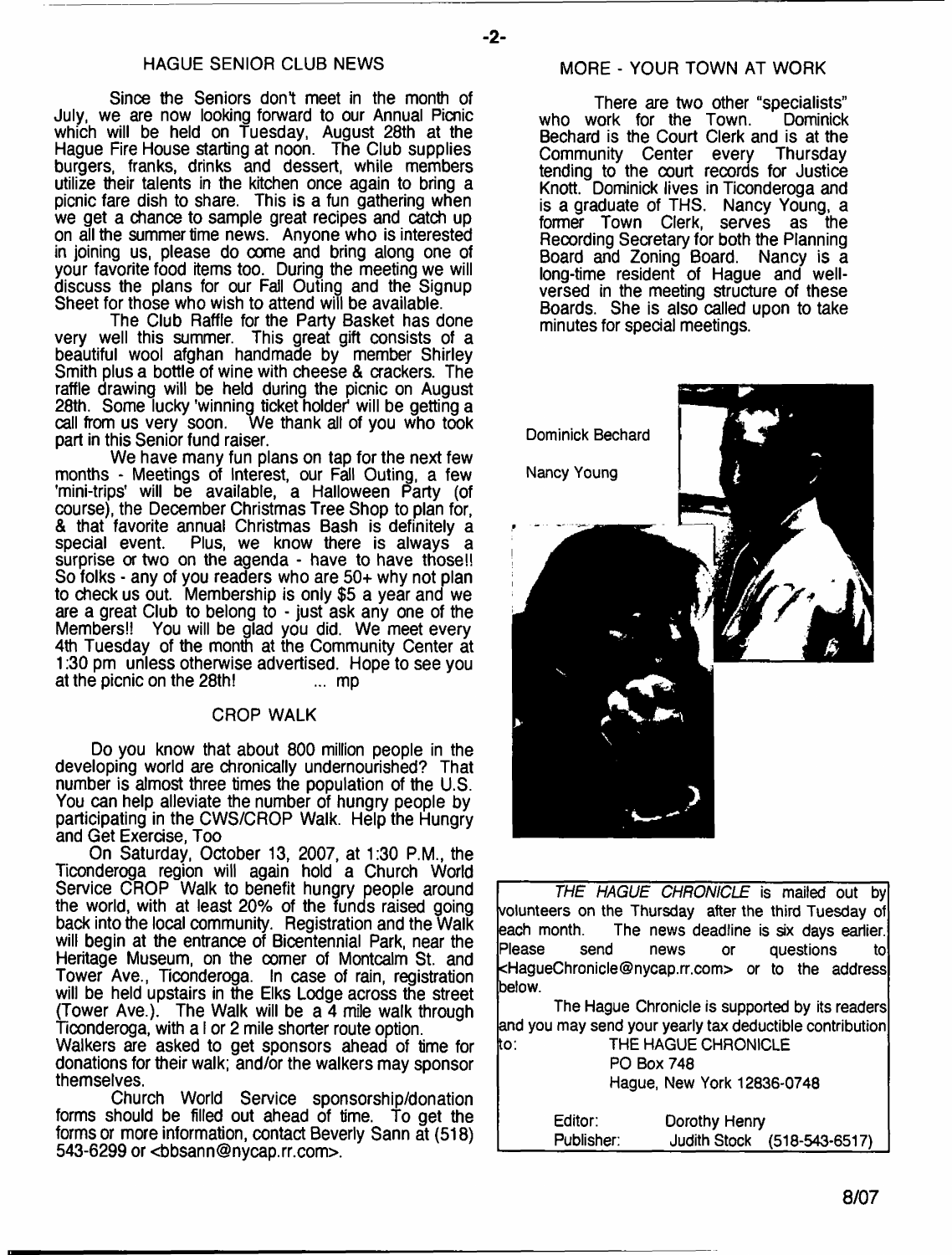# SEASONAL RESIDENTS TAKE NOTICE

Jackie Fort, Hague Postmaster, asks that you please take notice of these new procedures. If you are leaving this fall and have a PO Box or a mailbox, go to the Post Office, ask your letter carrier, or go on [<www.USPS.com>](http://www.USPS.com) to fill out a forwarding card.

This card is only good for 6 months. If you are away longer than that, you will have to fill out a second card during the winter. If you are returning here next summer, please mark your forwarding card TEMPORARY.

# AND FOR THE HAGUE CHRONICLE

We now have both your addresses on file with the forwarding dates. This system works well if you use the same forwarding date each year. However, if there is a change, please let us know so we can update our computer. Thanks!

The mailing dates for the remainder of 2007 are September 20, October 18, November 21 and December 20.

#### MUSIC IN THE PARK

A final program in the Wednesday series of music in the Hague Town Park will be held on August 29th. The Smith Vontury Band will play that evening according to band member, Scott Barringer.

#### YOUTH TENNIS OFFER

The United States Tennis Association is giving a free tennis racket and a cinch bag with each junior membership. The cost of the junior membership is \$ 18.00. and benefits include the USTA Magazine, USTA League Tennis, USTA Tournament Tennis, discount on Travel, exclusive USTA Merchandise, special perks at top US Tournaments, and access to USTA resorts and camps.

This offer is made available through the Warren County Youth Bureau. For an application and further information, please contact Rudy Meola.



**The Graphite Mountain Stoneworks retail building was completely destroyed by fire recently. The business is owned by Doug and Karen Laundree.**

#### HVFD LEADERSHIP CHANGE

The Hague Volunteer Fire Department has announced the resignation of Chief Chris Swinton who cited business and personal concerns. Chris was in the Fire Department for nineteen years, eight as Chief, where he spent long hours and led by example being the first to say "I'll do it!" when something needed to be done even when it was difficult to do. As the leader of the most important group serving health and safety needs of the Town, Chris always put the Department first.

The Department was faced with trying to fill some very large boots. The Department appreciated Swinton's offer to continue until the end of the year but felt that they needed to get on with the task of reorganizing the position of chief and to put in place right away an interim solution while they work on a long term answer. So, with deep appreciation to him for his outstanding service to the Department and community, they accepted his resignation.

The Department announces that Jim Young and David Hoffay have been elected Co-Chiefs on an interim basis with Paul Belden remaining as Assistant Chief. These three, along with Ray Mury, President, and Charlie Antonetti, Vice President, will form "the office of the chief" with responsibility to reorganize Department leadership while continuing to maintain a high level of operations and administration as they look to identify a new chief. The control of the control of the control of the control of the control of the control o

#### BURNING ALERT

While there is no official burn ban in effect at present, we all know how dry the forests and fields are in the general Hague area. The Hague Volunteer Fire Department therefore advises that residents not burn except when necessary, and use extreme caution when doing so.

In July there were 7 fire calls using 98 man hours and 16 ambulance calls using 288 man hours. We anticipate significant reorganization in the department with the loss of Chief Chris Swinton. We suggest that this would be an excellent time to consider joining the department to be a part of the team that charts a new course for the Hague Volunteer Fire Department. We are recruiting new members to become Firemen, EMTs, and support personnel.

Contact any member of the department for more information.

#### ANTIQUES SHOW OVER LABOR DAY

Hague Creek Gifts and Antiques is holding an Antiques Show on September 1 and 2 from 10 am to 4 pm. Dealer spaces are available for \$25 and antiques, artisans and crafters are all welcome.

For further information, call 518-543-8155.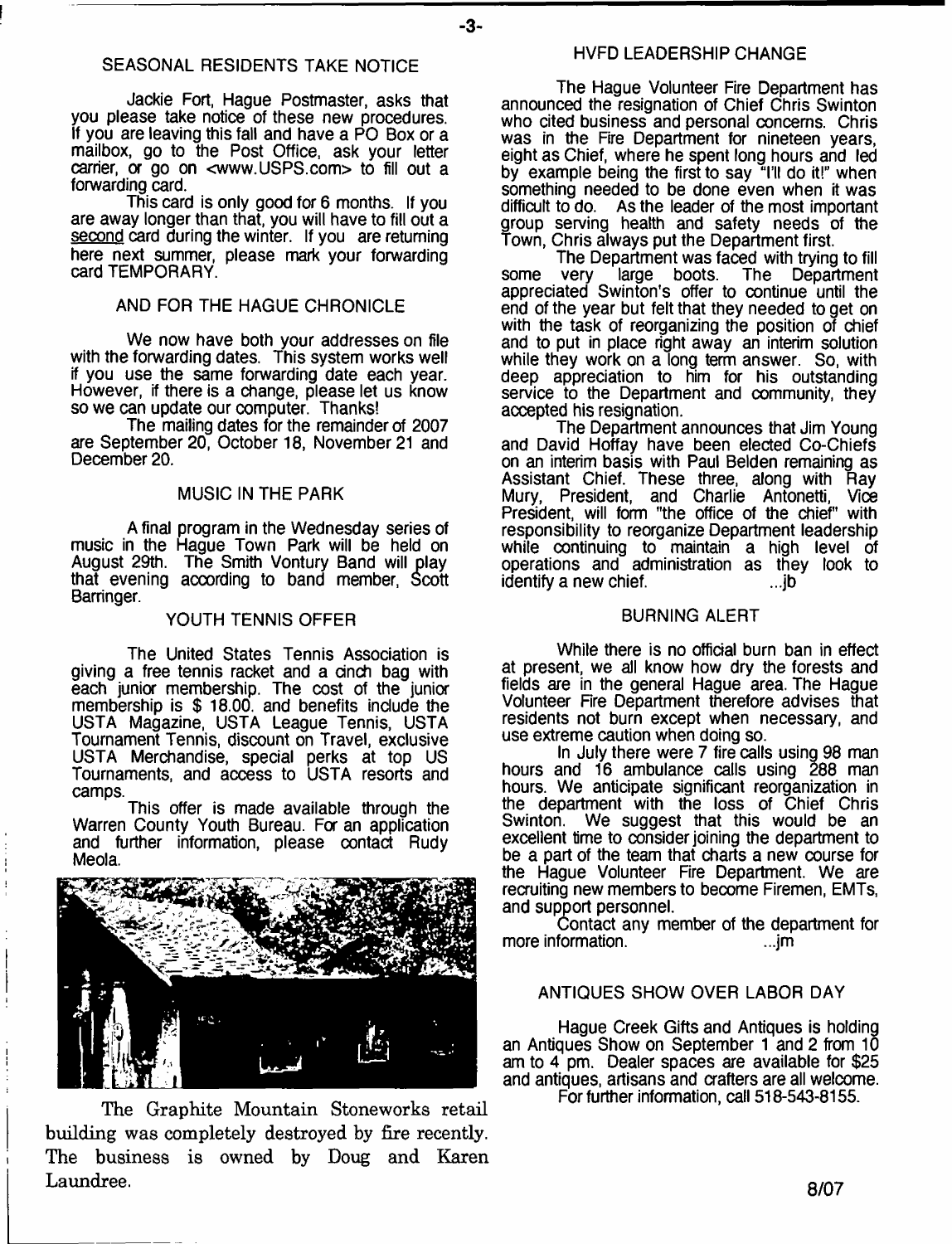Chairman David Swanson, Tim Costello, Peter Foster and Pam Peterson were present and Roily Allen, John Brown, and E.J.. Siwek were absent.

# Best (10-1-17) New Hague Rd. OCII

The application for subdivision of a 26.42 acre parcel into lots of 18.42 acres and 8 acres was approved. Pam Peterson noted the importance of implementing a stormwater management plan.

# Hume (26.6-1-9) 34 Forest Bav Rd..N (TR-1R1

The applicant has resubmitted an application for a deck addition to a legal non-conforming house which was previously approved by the Planning Board but denied by the APA stating a hardship was not established. Three sets of plans were submitted but the Board recommended the ZBA wait until the APA makes its determination.

In other business, the Board voted to<br>
In the Proposed Telecommunications recommend the Proposed Ordinance to the Town Board for adoption.<br>David Swanson and fellow

Swanson and fellow members expressed gratitude to Tim Costello who is retiring from the Planning Board after many years of service.

Peter Foster provided an pedestrian safety. A petition to the Town Board for such items as sidewalks, crosswalks and signage will be circulated.

# ZONING BOARD OF APPEALS-7/19/07

Chairman Robert Goetsch, George lanson, Glenn McKee and Bill Pittman were present and Donna Charboneau, Martin Fitzgerald and Lindsay Mydlarz were absent at this meeting that was held a week earlier than usual.

## Town of Hague Sewer District #2

Proposed Sewer District #2, will extend through the Friends Point/Forest Bay area in the north and to Arcady Bay in the south. Major public utilities are not an allowed use in the OCII and RC areas, (portions of Friends Point/Forest Bay), thus requiring a "change of use" variance which was approved.

# Weinstein. (60.5-1-20), 55 Pine Cove Rd., TR2

The applicant is requesting a variance for a 12x15 ft. storage shed located 32.5 ft. from the shoreline. An existing 4x4 ft. shed, located 22 ft. from the shoreline will be removed if the variance is granted. Members questioned the need for such a substantial sized building and discussed other options available to the applicant. The variance was denied.

# Hume (26.6-1-91 34 Forest Bav Rd. N (TR-1*R)*

The applicant is resubmitting an application for a deck addition to a legal non-conforming house. A Public Hearing was scheduled for August 23, 2007.

# SPECIAL TOWN BOARD MEETING - 7/17/07

Present were Supervisor Belden, R. Gladu, A. Steitz and E. Frasier. According to the minutes (since *The Hague Chronicle* did not know in advance about this meeting) among the actions taken at the meeting were:

- Appointment of Mark Martucd to fill the vacancy on the Town Board until 12/31/2007 due to the resignation of Tom LaPointe
- Desire to send a letter of thanks to David Darrin for the use of his property as a parking lot
- \* Hiring of Bob Rafferty as a part-time subcontractor at the Wastewater Treatment Plant
- \* Increase in salary for Plant Operator due to increase in work and hours

Councilman Gladu would like the Town to start having the water tested for e-coli at the beach, due to the multitude of geese.

# NOISE ORDINANCE PROPOSAL RESCINDED

Due to our error in listing the time of the meeting, *The Hague Chronicle* was not present at the August 13, 2007 Public Hearing which was held at 6 Town Board members Belden, Frasier, Gladu and Martucci were present.

The notice of the Public Hearing stated that "this proposed Local Law  $#1$  of 2007 shall be submitted for approval to the qualified voters of the Town of Hague at the general election to be held on the 6th day of November 2007." Although only listed as a hearing, Supervisor Belden moved to rescind their previous vote to put the proposal on the ballot. The only vote against this action was from Councilman Gladu who noted that there was a great deal of input in the form of petitions, letters, emails, and phone calls of approximately 125 people on both sides of the issue.

# \$23.8 MILLION BOND ISSUE

The Ticonderoga School Board will hold a vote on September 25, 2007 from noon to 8 pm for a \$23,872,700 bond to be used to update facilities in the district. Voting in Hague will take place in the Community Center. Aocording to the *Times of Ti,* the proposal calls for an addition at the high school,<br>creation of new classroom space. moving creation of new classroom space, reation of new classroom space, readadministrative offices, improved parking and renovation of current facilities. *The Hague Chronicle* hopes to have more specifics on the funding in its next issue which will come out a few days before the vote.

An informational meeting will be held in Hague at the Community Center on Wednesday, September 5 at 6:30 pm. Dick Gladu has been working to encourage Hague voters to attend the meeting so that they will be fully informed about the expenditures and what the bond issue would mean for Hague property owners.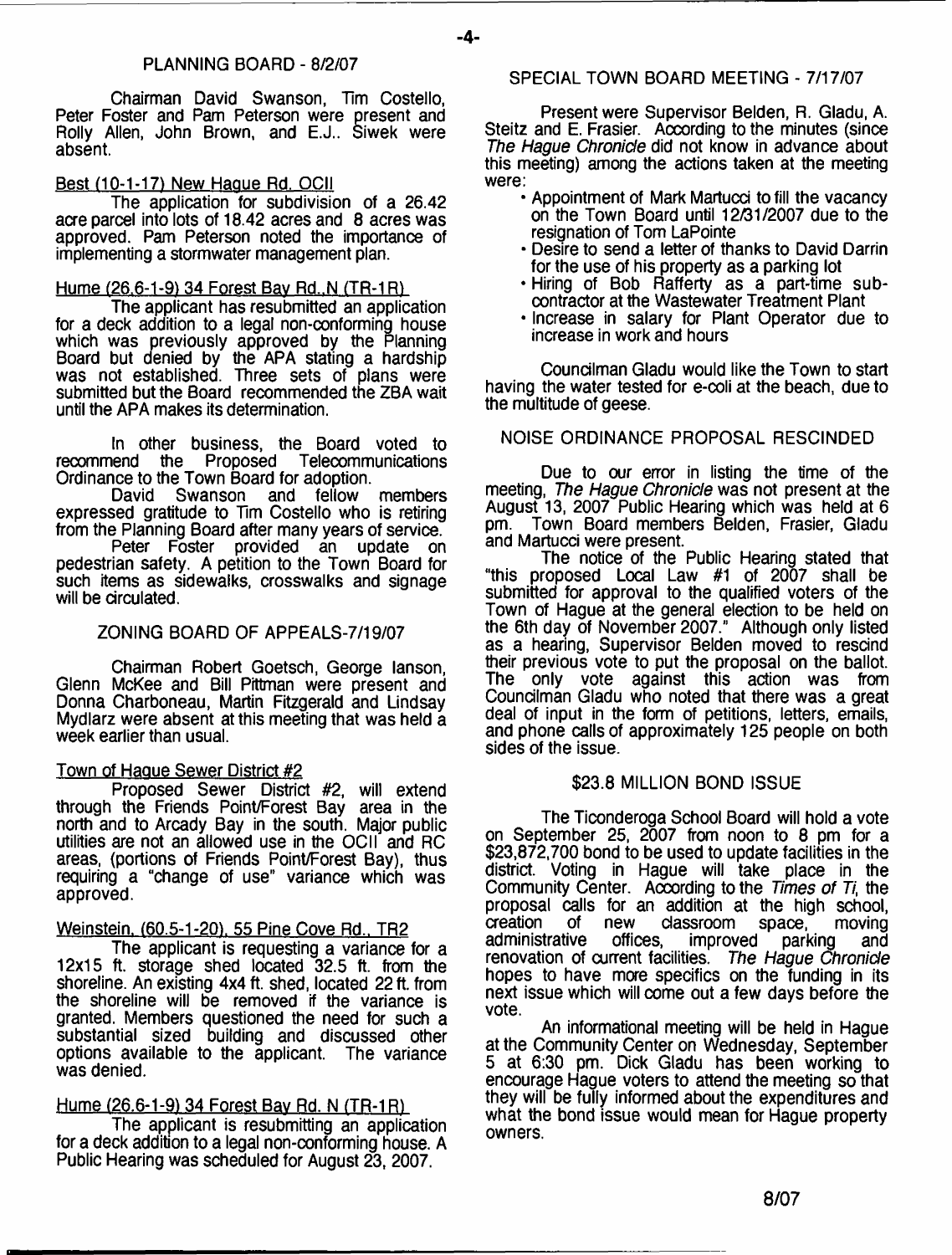Supervisor Dan Belden and Board members Art Steitz, Dick Gladu, Edna Frasier and Mark Martucd were present.

A Public Hearing was held by the Town Board acting as the Board of Health regarding an application for 7 variances for a Gravity Distribution Mound Septic System for White (93.12-1-34) in Silver Bay. Bob Holmes of Jarrett Martin engineering firm presented the proposal. Concerns about the proposal were proposal. Concerns about the proposal were<br>presented by Chris Navitsky, Lake George presented by Chris Navitsky, Lake George Waterkeeper and Dave Ehmann for Beach Lambert and questions were asked by neighbor, Mrs. Johnson. The Board voted to table the hearing until more information was available about the concerns.

A moment of silence was held for Ella Frasier Contreni, Keith Tyler and Calvin Tyler.

Comments were made with reference to the decision by the Board to rescind the action to put the Noise Ordinance on the ballot. The Board felt that there was not enough public interest in the matter although many people had participated in a number of meetings on the issue and had wanted it to be left up to the voters.

Roily Allen, Bub Siwek, Peter Foster and Pam Peterson, all members of the Hague Planning Board, expressed concerns about speeding, crosswalks and general road safety in the hamlet and presented a petition with about 200 signatures that they had obtained in a relatively short time.

Since some of the recommendations need to be approved by the State DOT, Supervisor Belden said he would send the information to the state.

Town Board member Frasier said that the state would not reduce the speed zone and a crosswalk is not needed. She said, "Individuals need to take She said, "Individuals need to take responsibility, 30 mph is what other towns are doing. I question what requests come to us."

ZEO Cathy Clark noted that trucks come down the Route 8 hill at more than 30 mph, but that speed limit is not being enforced. She also noted the narrow space across from post office is a dangerous spot.

Committee Reports:

Assessor/Justice - Councilman Gladu reported that the Ticonderoga School Board has set a date of September 25th to vote on a proposition for a \$23 million, 20 year bond. He will contact the school district and try to get public meetings set up in Hague. He encouraged everyone to be fully informed about the proposal.

Buildings & Grounds/CC - The ramp still needs to be done so the Town must send out a package with proposal needs to possible contractors.

CARE/Enhancement Committee - Councilman Steitz reported that the boat launch boardwalk has been completed and the general contractor should be done next week before the Bicentennial.

Highway - The new truck is in. Supervisor Belden noted that on a recent project the highway department had "no hats, no vests, no signage." Highway Superintendent Smith said the need for correct safety procedures has been brought to their attention.

**TOWN BOARD MEETING - 8/14/07** Museum & Historian - Board member Frasier remarked on the "tremendous postcard program" put on by the Historical Society. She would like to see more cases in the museum and has talked to the President, Holly de Buys.

Planning/Zoning/Stormwater - There are 2 applications for the Planning Board vacancy and a recommendation will be made next month.

Recreation/Promotion & Youth - Councilman Steitz remarked about the excellent Youth program at Silver Bay.

Sewer District #1 & #2 - Supervisor Belden said they are waiting for the federal government comment period and then can go out to bids. An attorney is working on an easement problem.

Town Park - A sign will go up that there are no lifeguards on duty as they have already left to go back to college.

Under unfinished business, the Board

- Learned that the owner of the trailer on Yaw Road has until September 10 to move it or it will be moved by the highway crew. Supervisor Belden will write a letter.
- Thanked Perry Girard and Tavish Costello for the benches on the bridge in memory of John Costello and James Girard.
- Passed Resolution #54 to change the EDU's for Juniper Design (43.5-2-5) from 1 to 1/2 for a retail store.
- Received a letter from Mark Brissette concerning sewer operating conditions at 7 Skippers Way. The Board learned that the electricity was cut off and ZEO Clark asked, "Where is the sewage going?" A suggestion was made that the Board of Health may have to dose it down but no action was taken.
- Received the Parade oommittee's finandal statement.<br>Heard ad-
- again that the Town of Hague Equalization Rate for the 2007 is 70.50.
- Approved Kinsley Power's Service Agreement for generator maintenance.<br>• Passed Resolution #55
- Resolution #55 on Wireless<br>nication Facilities. All information is Telecommunication Facilities. now in the hands of the cell providers.
- Passed Resolution #56 on a budget amendment

NOTE: The Town Board has determined that anything for the agenda must be submitted by noon on the preceding Friday.



**Newly appointed Town Board Member Mark Martucci** 8/07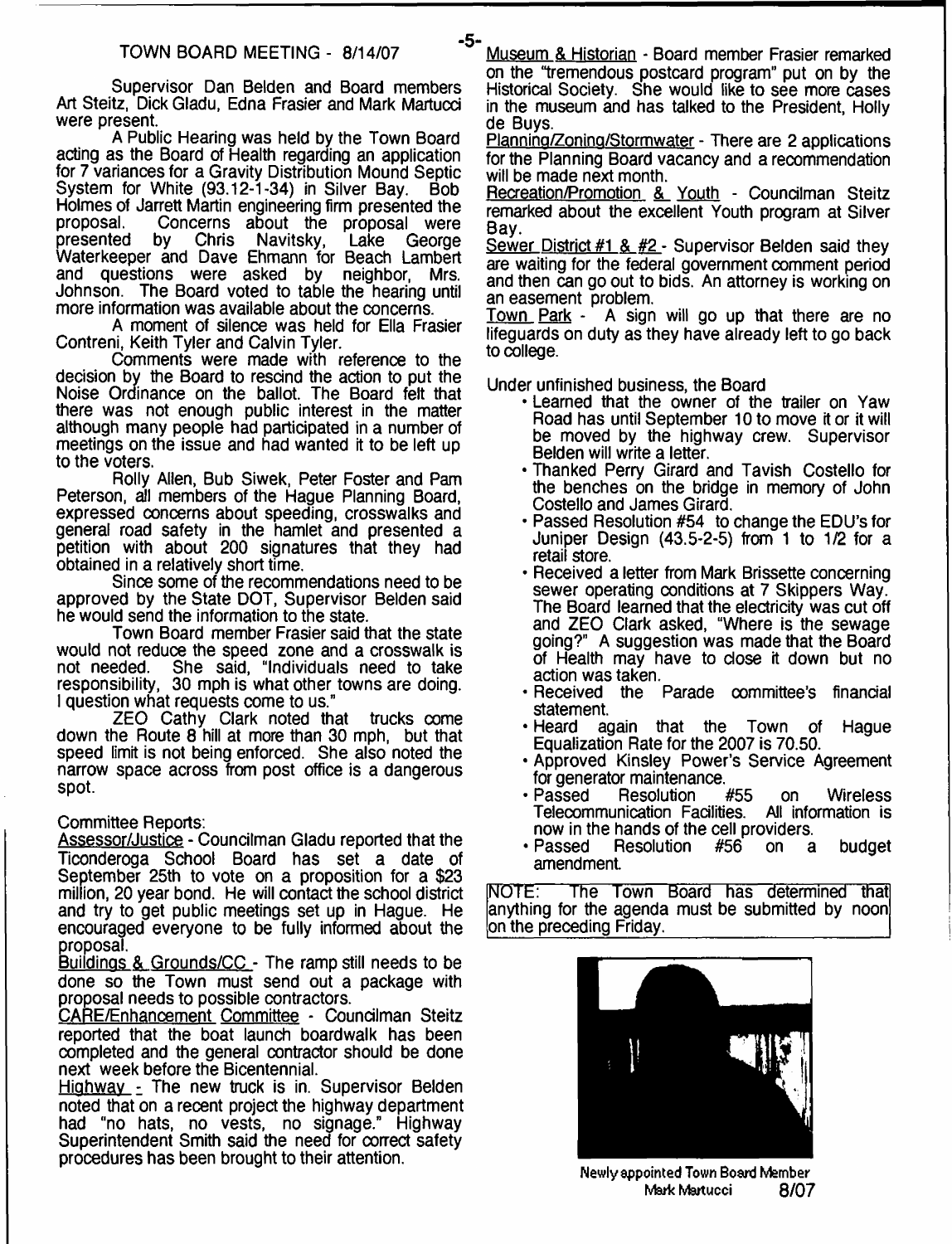#### WOW - WHAT A BIRTHDAY!!! by Dottie Henry, Editor

Monday, August 20,2007, and I am still trying to come down from my "high" (no drugs involved<br>either!) This past weekend from Thursday This past weekend from Thursday morning until Sunday afternoon was spectacular. I was privileged to be on the registration table for the all-class reunion on Thursday for a couple of hours. I renewed acquaintances with some of my former Brownies and Girl Scouts from fifty years ago. What a blast! I hate to admit it but I had a hard time identifying most of them, but then it worked vice versa also.

On Friday morning at 8 am the registration continued at Reunion Headquarters in the Community Center, which many of those attending had never seen. A lot of reminiscing gong on, which was fun to eavesdrop. Old pictures and yearbooks and other memorabilia were on display, plus our newly reorganized museum was enjoyed by many.

Each day brought exceptionally beautiful Lake George weather, with the meals in the park being served on schedule and leaving lots of time for gettogethers. On Friday the Bicentennial Committee made arrangements for the children, bringing in rides and many historical games which were researched by Karen Gladu and presented for participation with the children. The kids seemed to have a great time learning about the games and<br>how their ancestors enioved such simple their ancestors enjoyed pastimes. The volunteers, of which I was privileged to be one, playing tic-tac-toe for a couple of hours, seemed to be having as much fun as the kids. Thanks to the Lake George Land Conservancy for the use of its park for these activities. At the same time an antique car show was held along Route 8. Great display of beautiful vehicles!

The Mohican boat ride on Friday night was great. The boat was filled to capacity and a great time was had by all. We cruised to the Hague line on the north and then went south to Sabbath Day Point. There again the weather was with us and it was a great blending of Hague residents, from babies in strollers to many of us Hague seniors. We are sorry so many people procrastinated and didn't get their tickets on time but live music in the park was provided for them.

Saturday was another very busy day with a wonderful antique boat show in the park launch area and at docks south of the park. Five hundred tickets were sold for the Barbecue, which was followed by a great concert by our own Rick Bolton and band. And then - the fireworks! Personally, I think they were the best Hague has ever had. It was a beautiful evening - cold, but beautiful.

Sunday morning an ecumenical, open air service was held at the park to celebrate Hague's Bicentennial and to remember former residents. Rusty Bissell, pastor of the Hague Wesleyan Church and Nelson Waters, Oliver Bevins and Iva Belden O'Brien, all former Hague students and pastors, living elsewhere, participated in a very moving service. This was followed by a brunch

and closing ceremony for the weekend with Master of Ceremonies Jim O'Toole. A letter from President A letter from President Bush was read, plus remarks were made by our Supervisor Dan Belden, State Senator Betty Little, Assemblywoman Teresa Sayward, Warren Co. Board of Supervisors Chairman Bill Thomas and a representative from Senator Kirsten Gillibrand's office. Remarks about the Bicentennial were made by Holly de Buys and then several young people helped put articles in the time capsule. Closing remarks followed by the Bicentennial Vice-Chairman, Judy Stock with thanks to the Town Board, Reunion Committee and Bicentennial Committee. Jim had arranged for a color guard with men in uniforms of the French & Indian War, Civil War, WW I and WW II. They posted the colors at the beginning of the ceremony and retired the colors at the end, followed by a benediction. The Bicentennial weekend was concluded by the ringing of the five Meneely bells in Hague (plus a bell on loan in the park) in unison at 12 noon.

I didn't intend to be so verbose but I couldn't stop writing. But in conclusion, and most importantly, we owe a huge debt of gratitude to Judy Stock (publisher of this paper and she had nothing to do with this article). For the past two years she has worked tirelessly on this bicentennial and reunion event for the town of Hague. She would be the first to admit that she had a lot of help from her two committees, but she was the driving force behind them. She made it work! So, when you see Judy, give her a pat on the back for a job well done.

I'm sure the committee would love to hear comments from others of you who were here this past weekend We love letters and e-mails.

I have a wonderful feeling about our town. I think we can only get better for the next two hundred years. It was certainly the best birthday party I have ever attended!



**MOHICAN CRUISE** photo by Jim Bolton

#### NEXT HISTORICAL SOCIETY PROGRAM

The Hague Historical Society and Warren County Historical Society will present a program on "Ghost Towns of Warren County" September 19, 2007 at 7 pm at the Hague<br>Community Center. The program will examine early The program will examine early hamlet life in communities of the county along with how and why hamlets become extinct. The cooperative and why hamlets become extinct. program will feature the history of Graphite, Wardsboro, and French Mountain with commentaries on some other unique places which no longer exist.

The meeting is open to the public and refreshments will be served. 8/07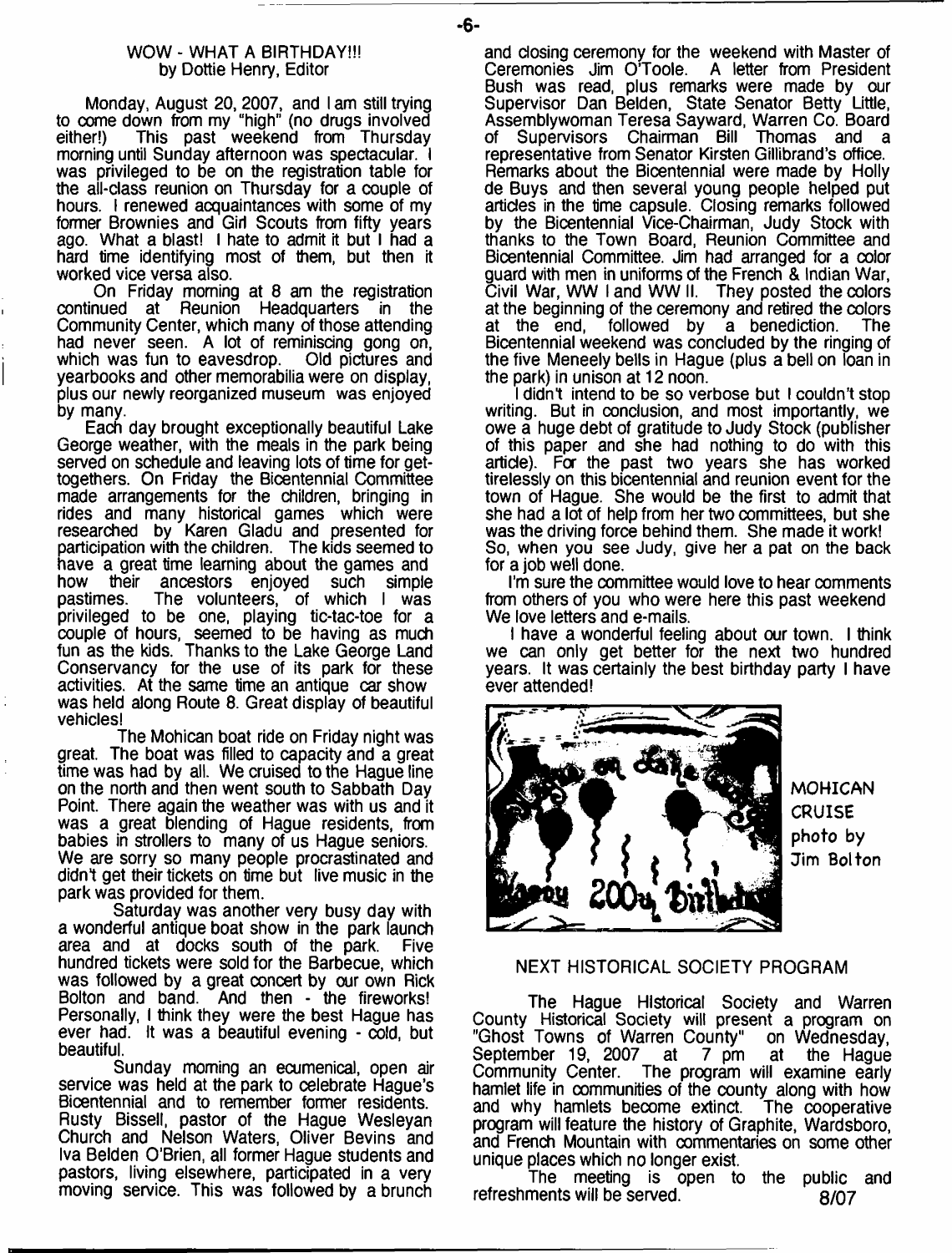# *- S G U M V I H G S -*

 $-7-$ 

MARRIED: Alison LaCourse to Andy Duback on June 16, 2007 in Manchester, Vermont. They reside in Burlington, Vermont. Alison is the daughter of Craig and Diane LaCourse.

DIED: Dr. Harold Taber Commons, 101, Friends Point, Hague, on July 21, 2007 at his residence. Dr. Commons was a member of the first graduating class of Westminster Seminary and was also the oldest living graduate of the seminary. He is survived by two daughters, Corinth C. Wanstall, Tuscaloosa, AL and Elizabeth F. Barnard, Loveland, CO; two sons, Rev. William T. Commons, Harrisburg, PA and Harold T. Commons, Jr., Philadelphia, nine grandchildren and eleven greatgrandchildren. Dr. Commons has been a resident of Hague for over 60 years.

DIED: Ella Frasier Contreni, 79, on July 25, 2007 in Raleigh, NC. Mrs. Contreni was a former resident of Hague and a graduate of Hague High School. She was the widow of Adolph Contreni and is survived by two daughters, Carol Sadusky, Raleigh, NC, and Helen Hayes, N. Ft. Myers, FL; two sons, David and Michael; two grandsons, three granddaughters and two great grandchildren.

DIED: Keith Tyler, 53, Potts Grove, PA, on July 27, 2007. Keith was the son of Rev. and Mrs. Floyd Tyler, West Chazy, NY, former pastor of Hague Wesleyan Church in Hague. Keith attended the Hague Central School and graduated from Houghton College in 1977, majoring in music. Besides his parents he is survived by his wife, Priscilla, two brothers, Gary and Carl, one sister Jacqueline Henry and many nieces and nephews.

DIED: Calvin S. Tyler, 58, Camp Hill, PA on July 31, 2007, while vacationing in Michigan. He was preceded in death by four days by his brother Keith (see above). He was the son of Rev. and Mrs. Floyd Tyler and besides his parents is survived by his wife, Irene, children Sharilyn and Frank Bonura, Tyler and two grandchildren; sister, Jacqueline Henry and brothers Gary and Carl and many nieces and nephews.

DIED: Ernest R. "Gramp, Pap" Jordon, 84, Hague, NY on August 15, 2007. He was a lifelong resident of Hague and was employed by the New York State Environmental Conservation Dept, as a ranger at Rogers Rock Campsite for 24 years before his retirement in 1984. He is survived by his wife of 64 years, Inza, one daughter Gladys Rockwell, five brothers, Arthur, Merlin, Charles, Calvin and Allen and one sister Joyce Hall; five grandchildren, 13 great-grandchildren and three great-great grandchildren.

CONGRATULATIONS: To Ted Santaniello who again has performed well at the Empire State Games. Held in Westchester on July 28, 2007, Ted got 2 Silver medals - in the Mens open 400m (49.19) and 4x400m relay (3:15.64), representing the Adirondack Region.

# REGISTRATION NOTICES

To schedule an appointment to register your child in grades 6, 7 and 8 for the 2007-2008 school year at the Ticonderoga Middle School, please call 585-7442, ext. 216 starting Monday, August 27, 2007.

Students who finished fifth grade in the Ticonderoga Elementary School last year are not<br>considered new entrants. New York State Law considered new entrants. requires that students have completed polio, measles, rubella, diphtheria, tetanus, and mumps immunization before school entry and parents must furnish the school with a certificate of immunization.

Final registration for the Fall 2007 semester of North Country Community College in Ticonderoga will take place on August 30, 2007 at selected times. For more information call 888-879-6222,x 686 or email <[admissions@nccc.edu>](mailto:admissions@nccc.edu).

#### A INSPIRATIONAL TRIATHLON

Liz DeFranco McDonough, daughter of Joanne and David DeFranco of Hague, competed in the Ironman triathlon at Lake Placid on July 22. She completed the 2.4 mile swim, 112 mile bike ride, and the 26.2 mile run in 12 hours and 11 minutes. She placed in the top 1 /3 of over 2500 athletes.

Her company newsletter noted, "What is perhaps even more impressive than completing the arduous task, was the fact that she not only swam, biked, and ran for herself, but also for a little girl suffering from Rett Syndrome, a neurological disorder with no known cure. McDonough found her inspiration in Grace Reddington, the little girl from Narragansett, Rl, who was diagnosed with the disease when she was 18 months old."

"During the race, when I was sore or felt too tired, I'd think of Grace and that alone was enough to keep me going," said McDonough. Liz raised almost \$8000 for the Reddington family's fight against Rett Syndrome.

#### PETER NEAL MEMORIAL SCHOLARSHIP

At the Silver Bay Association Employees' Banquet on August 13, the 2007 Peter Neal Memorial<br>Scholarships amounting to \$8,000.00 were Scholarships amounting to \$8,000.00 were announced. These scholarships are presented annually to employees of the Silver Bay Association, based on high standards of work performance and financial requirements for college.

This year's winners are: Arion Moser-Springfield College, Gregory Becker-Springfield College, Brian Thompson-Franklin Pierce Law Center, Katie Smith-Stetson University, Christine Nystrom-The College of New Jersey, Elizabeth Becker-Gettysburg College and Annissa Corsi-University of Arizona.

Family and friends established the award in 1992, as a memorial to Peter Neal, son of Sally & Jim Neal of Venice, FL. and Sabbath Day Point. Peter was an emp at Silver Bay in 1983-85. He died of colon cancer in 1992.

Anyone wishing to contribute to this memorial may do so by sending a check to the Peter Neal Memorial Scholarship, Silver Bay Association, Silver Bay, NY<br>12874.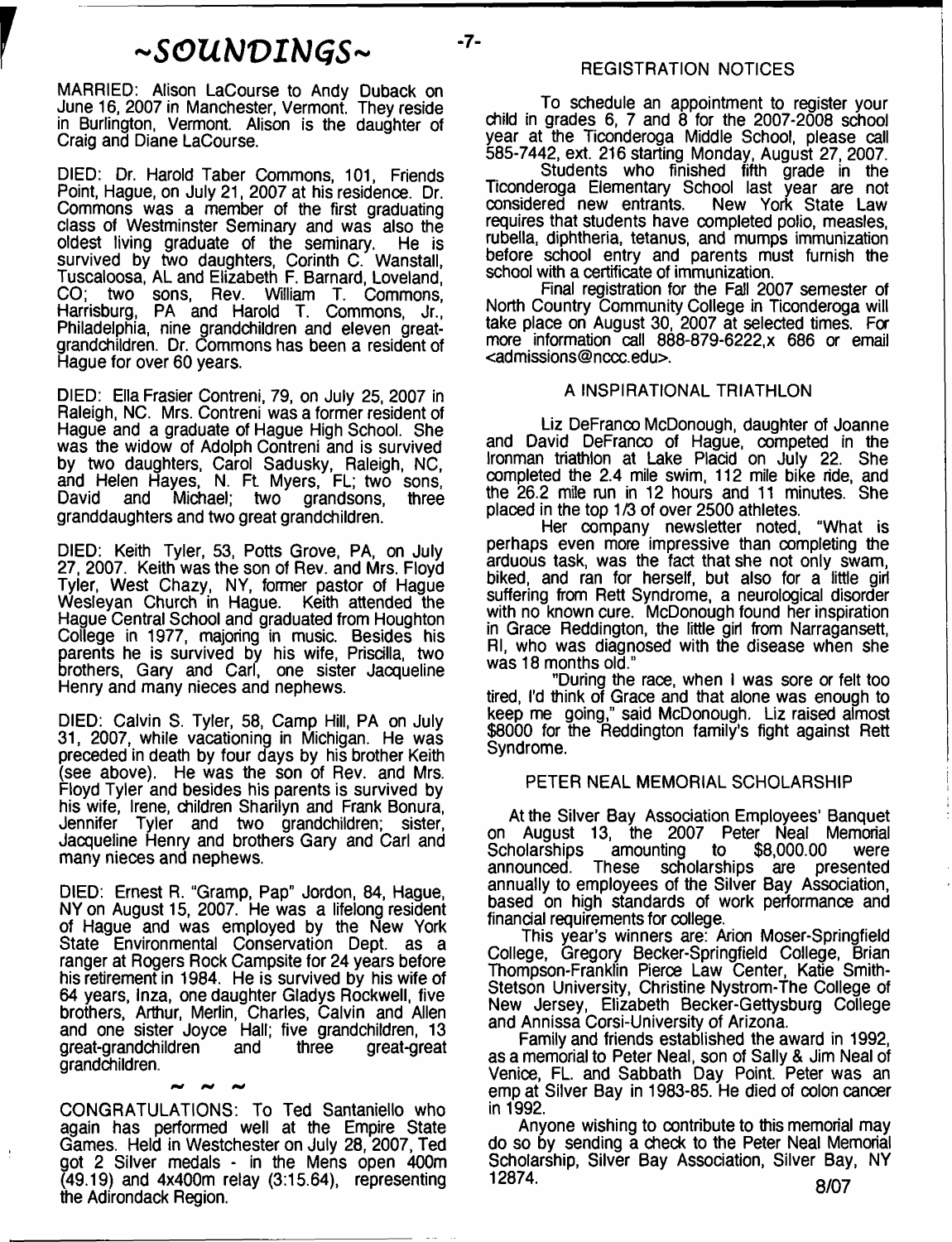#### FRENCH AND INDIAN WAR PROGRAM by Kristen McDonough

On July 27, I attended the Hague Historical Society program about the French and Indian War, presented by a man named Roger Fulton, who has been traveling Lake George by canoe. I attended the presentation with my grandmother, Pat McDonough, who is a member of Hague's Senior Citizens Club, and my brother Dennis McDonough who is only eight years old and found the presentation quite interesting. Even though I had already learned about the French and Indian War in sixth grade, I found that 1 "gathered" even more information than I did the whole year in sixth grade! Even though Mr. Fulton just talked about the basics of the French and Indian War, that was all you needed to know to understand the war. Most people would think learning about history would be boring, but he talked about it in a fun and interesting way. Mr. Fulton also explained to us about how history should be fun, not boring like most people think it is.

1 liked how Mr. Fulton kept the presentation simple, but also gave many details to go along with the facts. Along with just talking about the French and Indian War there were many photographs to give you an idea of what the fighting was really like. I'm the kind of person who has to see it to believe it, so this presentation was really very interesting. As I mentioned before, I really liked the way Mr. Fulton used humor in his presentation; it was almost like he wanted it to be a kid-friendly presentation.

I really started to understand how key the French and Indian War has been for the development of Canada and the United States today. Mr. Fulton went into great detail on the French and Indian War and how most people might think the French and Indians were fighting each other, but it was really the French and the Indians were fighting the British! One horrifying detail he told us was that the Indians would scalp the British after they killed them. One point Mr. Fulton made was that they didn't play nice in this war!

This 300 mile trip is supposed to end at Fort Edward on September 21st, on Mr. Fulton's 60th birthday!

(Kristen is in 7th grade at Dobbs Ferry MS)

# PEACE CORPS VOLUNTEER

Leanne Polachek, granddaughter of Rosemarie Meeker of Hague will be leaving September 15th for a 2 1/2 yr volunteer program with the Peace Corps. She will be a business advisor on Ecotourism (tourism with a cultural and environmental focus) stationed in Ghana, Africa.

Leanne is a May 2007 magna cum laude graduate of Ithaca College.



# FROM OUR CARTOONIST

Stan Burdick, our volunteer cartoonist, is also director of the Ticonderoga Cartoon Museum. He sent the following 'bit of trivia' in connection with this month's cartoon which might interest readers of *The Hague Chronicle.*

"It was a real occurrence that folks visiting the Indian Kettles would carve their initials into posts that were part of the bar.

Currently I have one of those carved posts at the Ti Cartoon Museum that is part of another display and can be seen by anyone who visits the museum this fall in September and October. For some visitors, those initials may have a significance.

Another feature of the museum is interesting. Arto Monaco, the legendary artist, carver and builder of 'The Land of Makebelieve' in Upper Jay, NY now 'comes to life', represented in eight colorful cutout figures secured for the museum. It is part of our 'Parade of Comic Stars.' People who visit the museum see these cutouts that Arto lovingly created and say 'I remember when I was a kid and visited that historic village in Jay.'

We've added to this display a dozen more comic cutouts that were part of the cartoon-themed 4th of July parade in Ti. Come see it all, M-W-F, 2-4 at the museum."

## MENEELY BELL TOWER REPAIRED

Blessed Sacrament Church's Meneely bell can ring again after this month's emergency repairs of its tower. The bell tower was in such danger of falling that extensive work had to begin immediately--at a cost of well over fifty-<br>thousand dollars. The cost depleted the church's The cost depleted the church's endowment fund on which it depends to cover its operating expenses to keep its doors open year-round. In thankful celebration of our town's Bicentennial and in remembranoe of how we all first began, all the Meneely bells in Hague rang in unison on August 19th.

Donations will be most welcome to help defray the repair costs and checks can be mailed to Blessed Sacrament Church (noted "Bell Tower Fund"), PO Box 529, Hague, NY, 12836. **Qf10. Qf10. Qf10. Qf10.**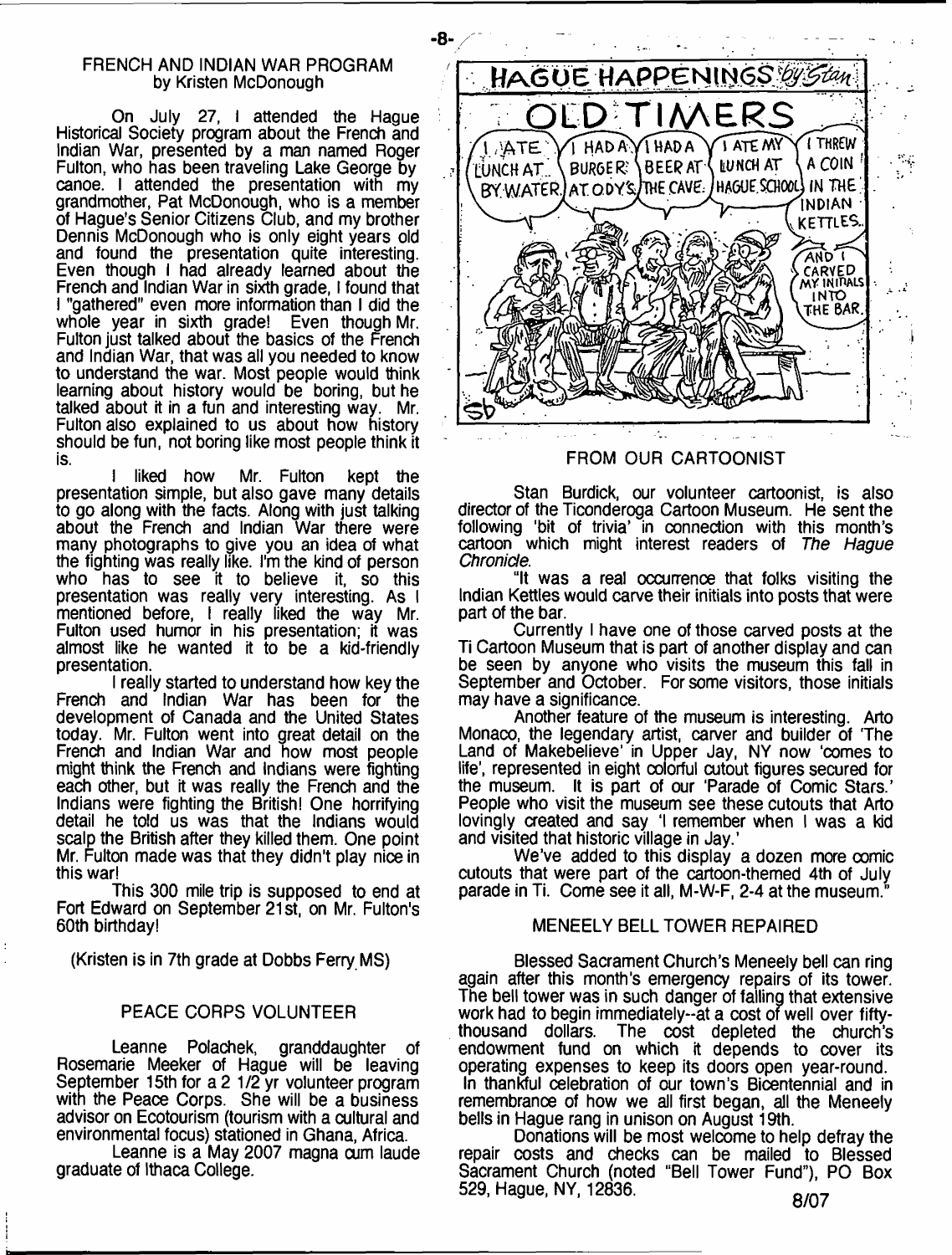# *M K T L tK E N Z W S*

-9-

# by Nancy Wotton Scarzello

# Flight of the Butterflies

In early September, when we were just starting to get settled into the routines of a new school year, my sons and I would often collect a<br>monarch caterpillar to watch its amazing monarch caterpillar<br>transformation into a monarch butterfly. The caterpillars were pale greenish-yellow with white and black stripes, a couple of inches long and as thick as my little finger. Found feeding on a milkweed plant, we would cut the stalk and carry the caterpillar and its food source inside and place it in a terrarium to watch it form a chrysalis. Here is where it formed the body of the butterfly while pupating inside. Fourteen days later, the transformation had taken place, and as we watched the adult butterfly emerge from the chrysalis and fly off into the fields, we kind of thought that was the end of the story and we had witnessed the most amazing part of the butterfly's life.

But there was more to witness and more to amaze us both before and after this transformation. Recently, a friend pointed out to me a newly hatched caterpillar. I had never seen them at this point in their lives  $\sim$  only seeing the fully-grown caterpillars  $\sim$  and was delighted to find this tiny version that I had never noticed before. The monarch butterfly will lay one egg on a milkweed plant, one egg on another and so on  $\sim$  one egg per plant. We looked for milkweed plants that had a leaf chewed on, and then checking the underside of the leaves we finally found one tiny caterpillar. Only about a quarter of an inch long and as thin as a pencil lead, we checked on it for several days in a row to watch it grow. Four days later it had quadrupled in size! It was then easy to imagine the caterpillar we would find in a couple of weeks, ready to form the chrysalis and make its transformation into the butterfly.

Monarch butterflies are easy to recognize with their brilliant orange-reddish wings with black veins and white spots. They have a wingspan of 4" and weigh less than half an ounce. Each adult butterfly has a life expectancy of 4 - 5 weeks. But as autumn approaches this life expectancy shifts and an annual creation of a unique "migratory generation" occurs. In their sites of origin, a special generation of butterflies is born. Unlike their parents, grandparents, great-grandparents and great-greatgrandparents - all of whom had lives measured only in weeks - these migratory butterflies survive seven or eight months!

This generation performs the incredible feat of flying from Canada and the eastern United States all the way to central Mexico, seventy miles west of Mexico City, to a forest smaller than the size of Manhattan. Here they winter in the high altitude valleys at 11,000 feet where the stable cold temperatures put them in a state of semi-hibernation to escape our harsh winters and save energy for the next five or six months. When warmer temperatures signal the time to return, these same butterflies begin the northward journey again. Once they reach the United States, they begin to reproduce and a kind of relay race begins: their short-lived offspring, with



only four or five weeks to live, continue making the northward journey over the next several generations until autumn signals the need for the creation of the "migratory generation" once again. Amazing enough that the migration takes place at all, and then even more so to occur without one generation leading the next as birds will do, but how can a species change its lifespan and purpose in life for one specific generation and return to the norm in the next? Too mind-boggling for me to contemplate, I'm just going to continue to be amazed and delighted in yet another astounding mystery in Nature.



# W E9LTM E-R *TfO TfeS f>y Jo'Anne 'DeTranco*

# Weather notes- July 14- August 18:

After seeing the weather reports for the South where triple digit temperatures have kept people sweating buckets and then tornados in Brooklyn, I guess our Hague weather has been just delightful. We had a period of rain July 18, 19, and 20. Then it was beautiful- sunny and 80 degree temperatures for July 20 - 24. Temperatures reached into the 90"s on July 25, 26,27. A cooler front came through and lowered the heat to 80-85 on July 28 - August 1, with lots of sunshine. August 2 - 5 was sunny and temperatures well into the 90's. Tuesday, August 7 was an extremely sticky dayhazy, hot, and humid. An overnight storm dumped 1/2 inch of rain. It was still raining on the 8th but it all cleared out by 10 am, the humidity dropping all day. August 9-12 temperatures were back in the 80's and the sun was still shining. Sunday, August 12 was the Perseid meteor shower. The best viewing time was to be after 2 am. I went to bed way before that so I don't know if it was a "Great show". It was looking cloudy at 10:30 pm. Monday, August 13 was partly cloudy with big grey clouds around 10 am. There was no rain in Hague, but I understand there was a quick downpour at the golf course. The ground is dry and we could use some rain- at night of course so as not to inconvenience the tourists. 8/07